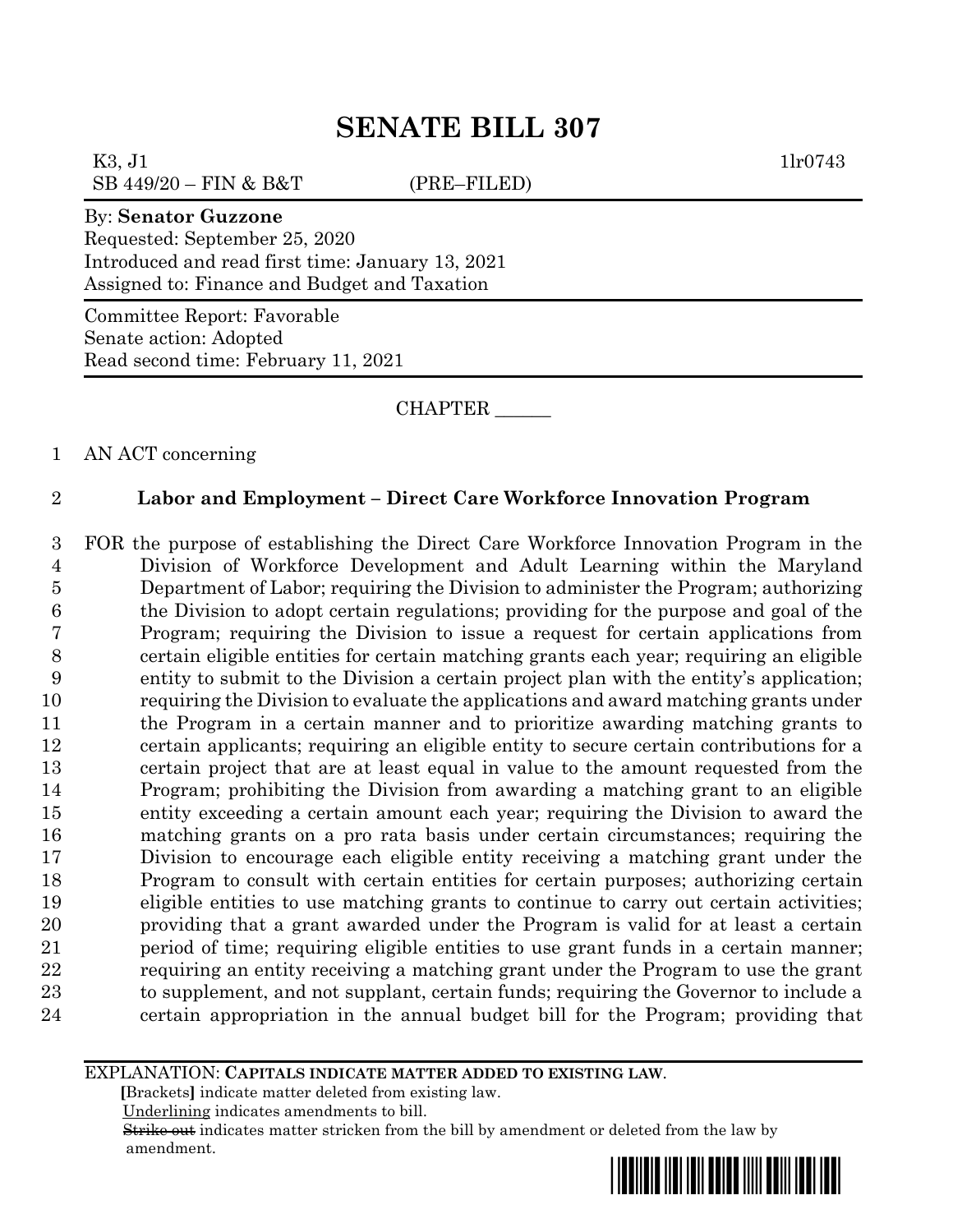#### **SENATE BILL 307**

 certain appropriations and expenditures are subject to audit by the Office of Legislative Audits; requiring the Division, on or before a certain date each year, to submit a certain report to certain committees of the General Assembly; defining certain terms; and generally relating to the Direct Care Workforce Innovation Program.

BY adding to

- Article Labor and Employment
- Section 11–1401 through 11–1407 to be under the new subtitle "Subtitle 14. Direct Care Workforce Innovation Program"
- Annotated Code of Maryland
- (2016 Replacement Volume and 2020 Supplement)
- SECTION 1. BE IT ENACTED BY THE GENERAL ASSEMBLY OF MARYLAND, That the Laws of Maryland read as follows:
- 

## **Article – Labor and Employment**

- **SUBTITLE 14. DIRECT CARE WORKFORCE INNOVATION PROGRAM.**
- **11–1401.**

 **(A) IN THIS SUBTITLE THE FOLLOWING WORDS HAVE THE MEANINGS INDICATED.**

 **(B) (1) "DIRECT CARE WORKER" MEANS AN INDIVIDUAL WHOSE OCCUPATION IS CLASSIFIED UNDER THE 2018 STANDARD OCCUPATIONAL CLASSIFICATIONS OF THE U.S. DEPARTMENT OF LABOR AS:**

- **(I) A HOME HEALTH AIDE (31–1121);**
- **(II) A PERSONAL AIDE (31–1122);**
- **(III) A NURSING ASSISTANT (31–1131); OR**
- **(IV) A PSYCHIATRIC AIDE (31–1133).**
- **(2) "DIRECT CARE WORKER" INCLUDES A GERIATRIC NURSING ASSISTANT.**

 **(C) "DIVISION" MEANS THE DIVISION OF WORKFORCE DEVELOPMENT AND ADULT LEARNING.**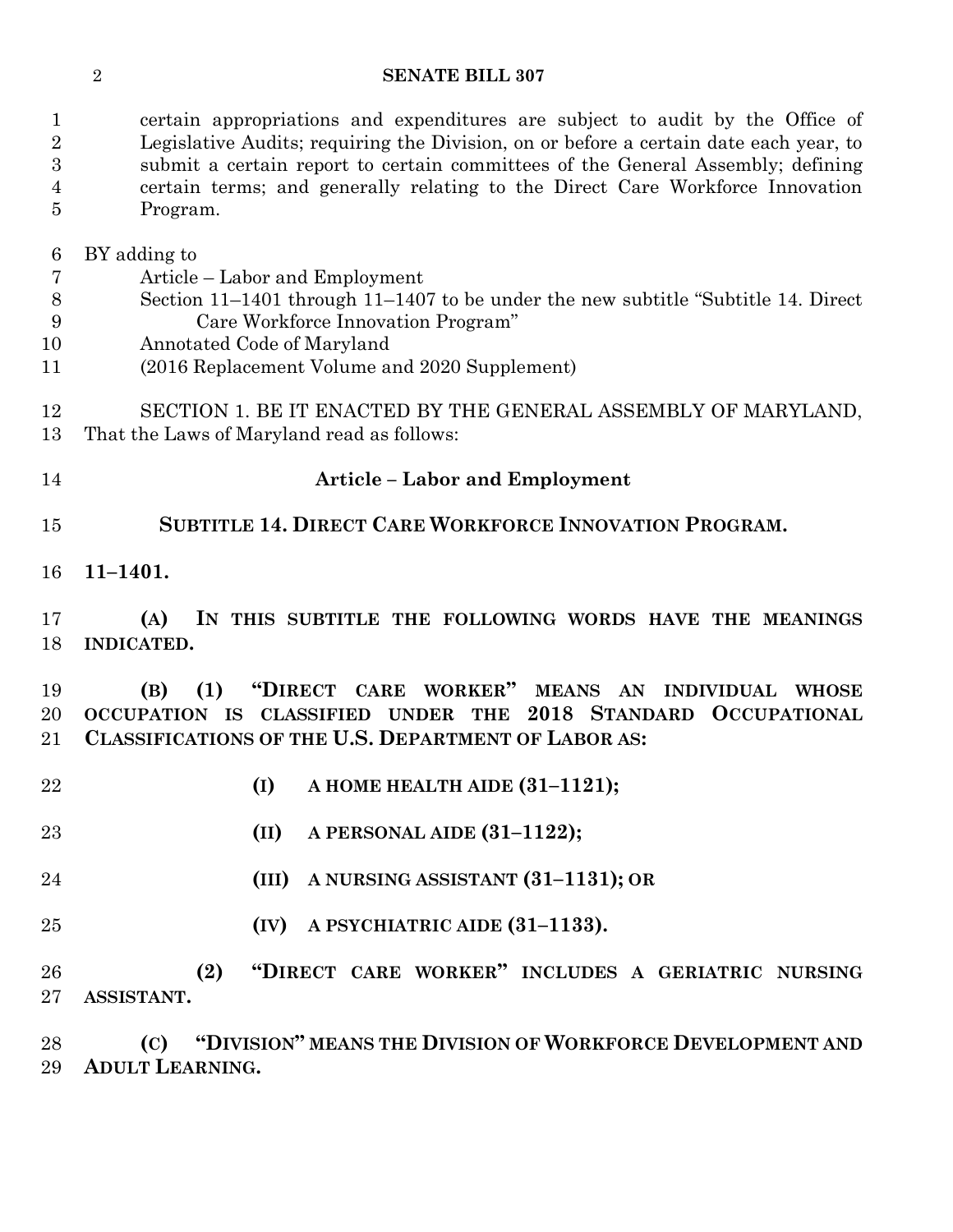**(D) "ELIGIBLE ENTITY" MEANS A NONPROFIT ORGANIZATION, A LABOR ORGANIZATION, AN EMPLOYER OF DIRECT CARE WORKERS, OR AN ENTITY WITH SHARED LABOR–MANAGEMENT OVERSIGHT:**

 **(1) WITH AN ESTABLISHED RECORD OF RECRUITING OR PROVIDING TRAINING TO DIRECT CARE WORKERS; OR**

 **(2) THAT ESTABLISHES A TRAINING PROGRAM IN CONSULTATION WITH AN ORGANIZATION WITH AN ESTABLISHED RECORD OF PROVIDING TRAINING TO DIRECT CARE WORKERS.**

 **(E) "PROGRAM" MEANS THE DIRECT CARE WORKFORCE INNOVATION PROGRAM.**

**11–1402.**

 **(A) THERE IS A DIRECT CARE WORKFORCE INNOVATION PROGRAM IN THE DIVISION.**

**(B) THE DIVISION SHALL ADMINISTER THE PROGRAM.**

 **(C) THE DIVISION MAY ADOPT REGULATIONS TO IMPLEMENT THIS SUBTITLE.**

**11–1403.**

 **(A) THE PURPOSE OF THE PROGRAM IS TO PROVIDE MATCHING GRANTS TO ELIGIBLE ENTITIES TO CREATE AND EXPAND ON SUCCESSFUL RECRUITMENT AND RETENTION STRATEGIES THAT ADDRESS THE RANGE OF POTENTIAL BARRIERS TO INCREASING THE NUMBER OF DIRECT CARE WORKERS.**

 **(B) THE GOAL OF THE PROGRAM IS TO ENSURE THE AVAILABILITY OF TRAINED DIRECT CARE WORKERS ACROSS THE STATE.**

**11–1404.**

 **(A) EACH YEAR, THE DIVISION SHALL ISSUE A REQUEST FOR APPLICATIONS FROM ELIGIBLE ENTITIES FOR MATCHING GRANTS OFFERED UNDER THE PROGRAM.**

 **(B) TO RECEIVE A MATCHING GRANT UNDER THE PROGRAM, AN ELIGIBLE ENTITY SHALL SUBMIT TO THE DIVISION WITH THE ENTITY'S APPLICATION A PROJECT PLAN FOR EACH PROJECT TO BE DEVELOPED AND CARRIED OUT, OR FOR ACTIVITIES TO BE CONTINUED, WITH THE GRANT.**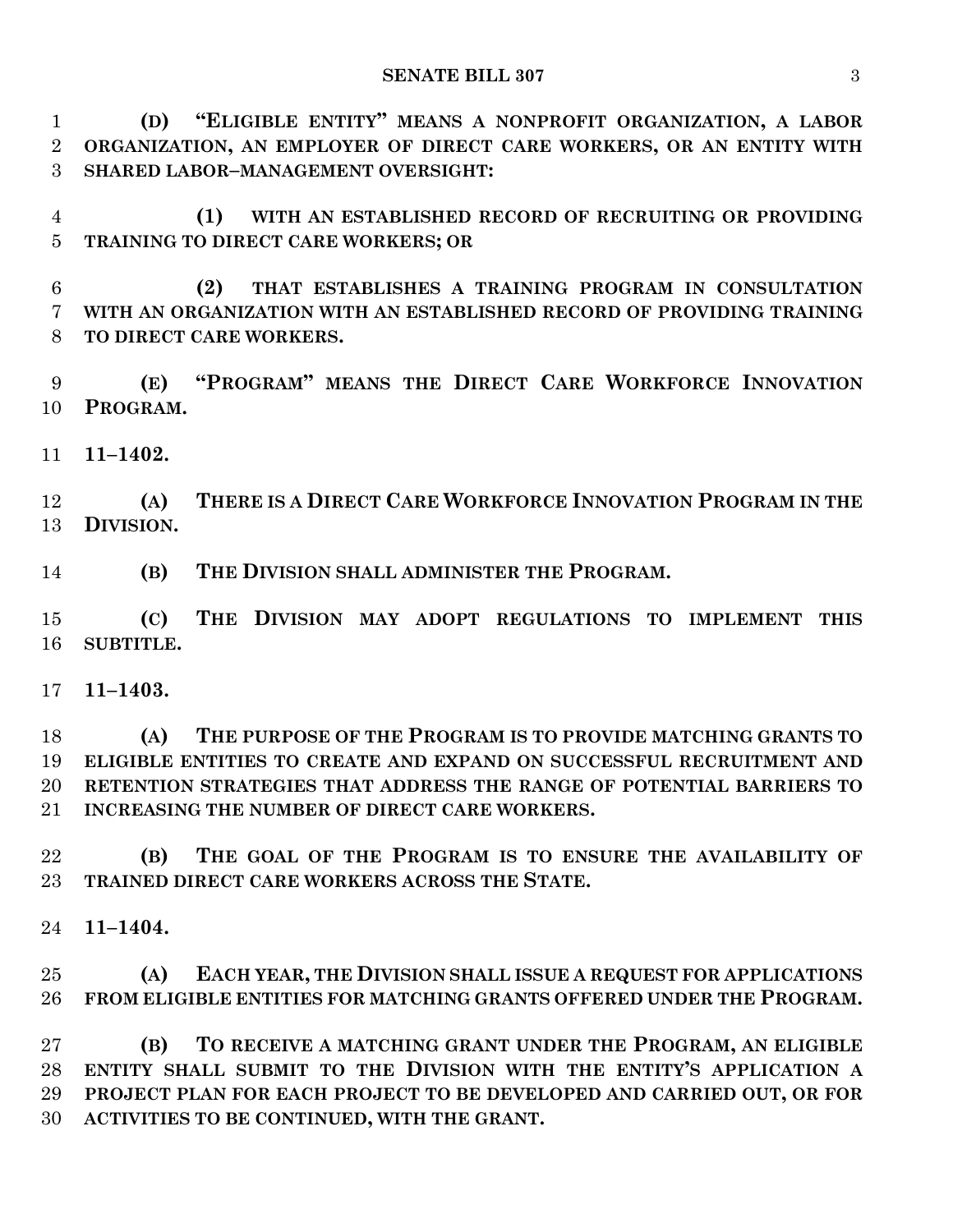**(C) A PROJECT PLAN SUBMITTED BY AN ELIGIBLE ENTITY UNDER SUBSECTION (B) OF THIS SECTION SHALL INCLUDE A DESCRIPTION OF:**

 **(1) CURRENT OR PROJECTED JOB OPENINGS FOR, OR RELEVANT LABOR MARKET INFORMATION RELATED TO, DIRECT CARE WORKERS IN THE REGION TO BE SERVED BY THE PROJECT, AND THE GEOGRAPHIC SCOPE OF THE WORKFORCE TO BE SERVED BY THE PROJECT;**

 **(2) SPECIFIC EFFORTS AND STRATEGIES THAT THE PROJECT WILL UNDERTAKE TO REDUCE BARRIERS TO THE RECRUITMENT, RETENTION, OR ADVANCEMENT OF DIRECT CARE WORKERS;**

 **(3) IF APPLICABLE, ANY OTHER INNOVATIVE MODELS OR PROCESSES THE ELIGIBLE ENTITY WILL IMPLEMENT TO SUPPORT THE RETENTION OF DIRECT CARE WORKERS;**

 **(4) THE SUPPORTIVE SERVICES AND BENEFITS TO BE PROVIDED TO DIRECT CARE WORKERS TO SUPPORT THE RETENTION OF DIRECT CARE WORKERS;**

 **(5) HOW THE ELIGIBLE ENTITY WILL MAKE USE OF CAREER PLANNING TO SUPPORT THE IDENTIFICATION OF ADVANCEMENT OPPORTUNITIES AND CAREER PATHWAYS FOR DIRECT CARE WORKERS IN THE REGION TO BE SERVED BY THE PROJECT;**

 **(6) HOW THE ELIGIBLE ENTITY WILL COLLECT AND SUBMIT TO THE DIVISION WORKFORCE DATA AND OUTCOMES OF THE PROJECT;**

 **(7) AN ASSURANCE THAT ANY BENEFIT OR SERVICE PROVIDED UNDER THE PROJECT WILL BE PROVIDED AT NO COST TO DIRECT CARE WORKERS OR INDIVIDUALS ASSISTED BY DIRECT CARE WORKERS;**

 **(8) HOW THE ELIGIBLE ENTITY WILL CONSULT WITH DIRECT CARE WORKERS, REPRESENTATIVES OF DIRECT CARE WORKERS, INDIVIDUALS ASSISTED BY DIRECT CARE WORKERS, AND THE FAMILIES OF INDIVIDUALS ASSISTED BY DIRECT CARE WORKERS THROUGHOUT THE PROJECT;**

 **(9) THE METHODS THE ELIGIBLE ENTITY WILL USE TO INFORM PARTICIPANTS IN THE PROJECT ABOUT THEIR RIGHTS AS DIRECT CARE WORKERS; AND**

 **(10) OUTREACH EFFORTS TO INDIVIDUALS FOR PARTICIPATION IN THE PROJECT, INCLUDING TARGETED OUTREACH EFFORTS TO:**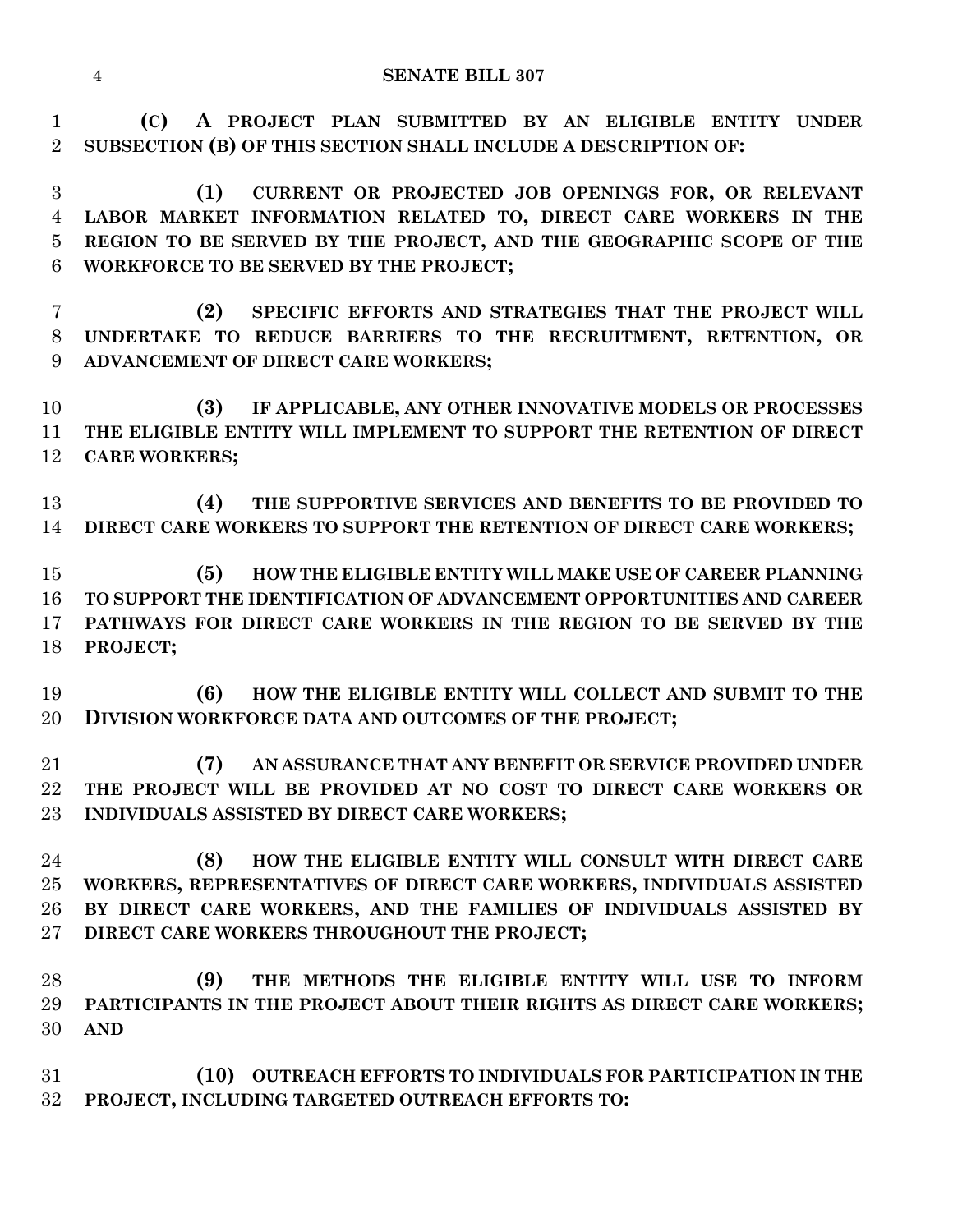#### **SENATE BILL 307** 5

 **(I) INDIVIDUALS WHO ARE RECIPIENTS OF, OR ELIGIBLE FOR, ASSISTANCE UNDER A STATE PROGRAM FUNDED UNDER PART A OF TITLE IV OF THE SOCIAL SECURITY ACT; AND**

- 
- **(II) INDIVIDUALS WHO HAVE BARRIERS TO EMPLOYMENT.**
- **11–1405.**

 **(A) IN EVALUATING THE APPLICATIONS SUBMITTED IN ACCORDANCE WITH § 11–1404 OF THIS SUBTITLE AND SELECTING ELIGIBLE ENTITIES TO RECEIVE A MATCHING GRANT UNDER THE PROGRAM, THE DIVISION SHALL:**

 **(1) SEEK EQUITABLE GEOGRAPHIC AND DEMOGRAPHIC DIVERSITY, INCLUDING RURAL AND URBAN AREAS;**

 **(2) ENSURE THAT SELECTED ELIGIBLE ENTITIES WILL SERVE AREAS WHERE DIRECT CARE, OR A RELATED OCCUPATION, IS AN IN–DEMAND INDUSTRY SECTOR OR OCCUPATION; AND**

 **(3) GIVE PRIORITY TO ELIGIBLE ENTITIES PROPOSING TO PREDOMINATELY SERVE THE INDIVIDUALS DESCRIBED UNDER § 11–1404(C)(10)(I) AND (II) OF THIS SUBTITLE.**

 **(B) AN ELIGIBLE ENTITY SHALL SECURE CONTRIBUTIONS FOR THE PROJECT IN AN AMOUNT OF MONEY OR OTHER CONSIDERATION AT LEAST EQUAL IN VALUE TO THE AMOUNT OF MONEY REQUESTED FROM THE PROGRAM.**

 **(C) (1) THE DIVISION MAY NOT AWARD A MATCHING GRANT TO AN ELIGIBLE ENTITY THAT EXCEEDS \$50,000 EACH YEAR.**

 **(2) IF THE DIVISION RECEIVES APPLICATIONS FOR MATCHING GRANTS TOTALING MORE THAN THE AMOUNT OF FUNDS APPROPRIATED FOR THE PROGRAM FOR A FISCAL YEAR, THE DIVISION SHALL AWARD THE GRANTS ON A PRO RATA BASIS.**

 **(D) THE DIVISION SHALL ENCOURAGE EACH ELIGIBLE ENTITY RECEIVING A MATCHING GRANT UNDER THE PROGRAM, IN DEVELOPING AND CARRYING OUT A PROJECT, TO CONSULT WITH:**

- **(1) INSTITUTIONS OF HIGHER EDUCATION;**
- **(2) THE MARYLAND DEPARTMENT OF HEALTH;**
- **(3) ONE–STOP CAREER CENTERS; AND**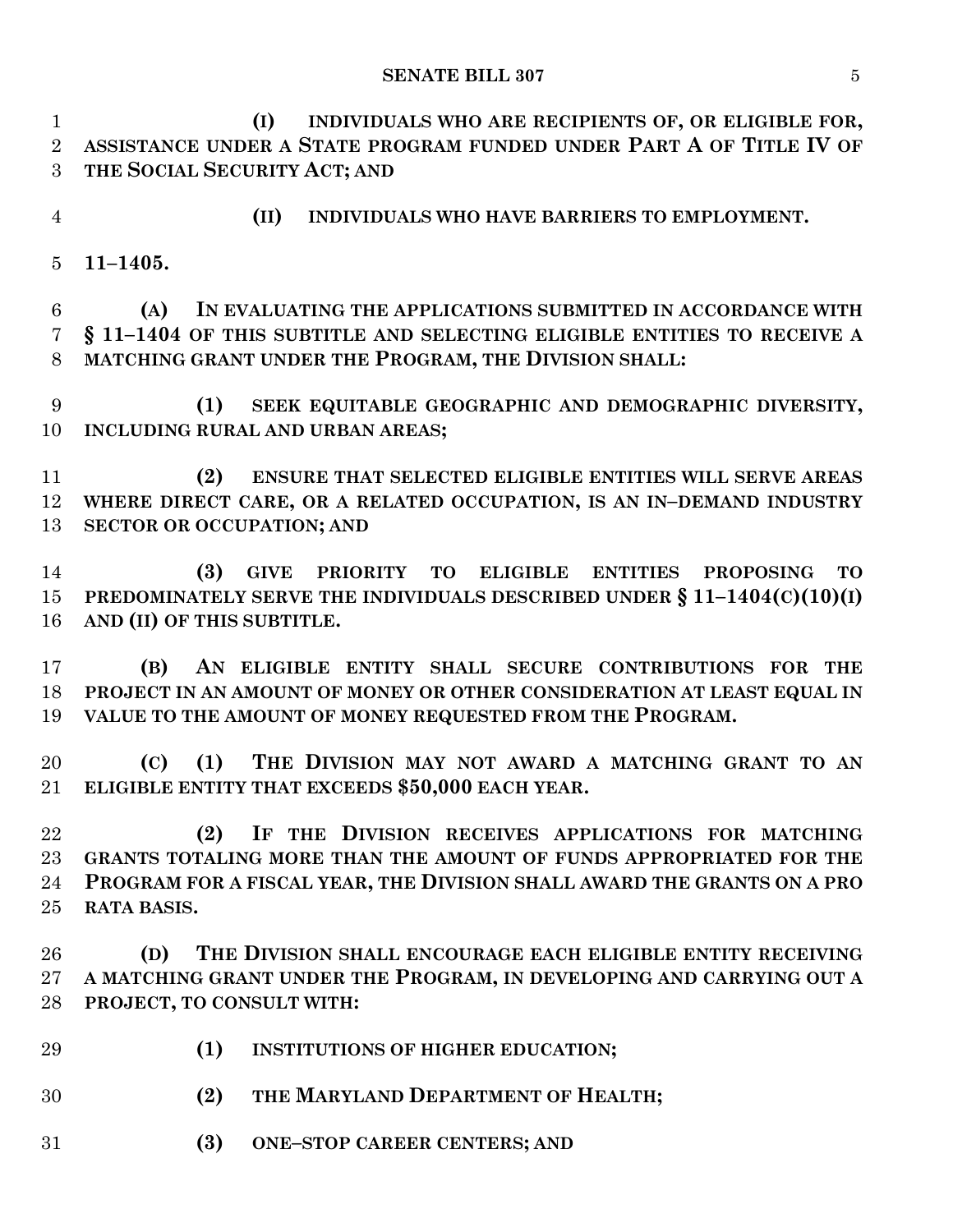**SENATE BILL 307**

 **(4) ORGANIZATIONS WITH EXPERTISE IN THE NEEDS OF WOMEN, RACIAL MINORITIES, IMMIGRANTS, AND THE IMPOVERISHED.**

 **(E) AN ELIGIBLE ENTITY THAT CARRIES OUT ACTIVITIES FOR PURPOSES OF RECRUITING, RETAINING, OR PROVIDING ADVANCEMENT OPPORTUNITIES TO DIRECT CARE WORKERS BEFORE RECEIPT OF A MATCHING GRANT UNDER THE PROGRAM MAY USE THE GRANT TO CONTINUE CARRYING OUT THOSE ACTIVITIES.**

 **(F) A MATCHING GRANT AWARDED UNDER THE PROGRAM SHALL BE VALID FOR AT LEAST 3 YEARS.**

 **(G) AN ELIGIBLE ENTITY RECEIVING A MATCHING GRANT UNDER THE PROGRAM SHALL USE THE FUNDS TO CARRY OUT AT LEAST ONE PROJECT OR TO CONTINUE AN ACTIVITY COMMENCED BEFORE RECEIPT OF THE GRANT THAT:**

 **(1) DEVELOPS AND IMPLEMENTS A STRATEGY FOR THE RECRUITMENT, RETENTION, OR ADVANCEMENT OF DIRECT CARE WORKERS THAT INCLUDES AN ACTIVITY DESCRIBED IN THE ELIGIBLE ENTITY'S APPLICATION; AND**

 **(2) PROVIDES COMPENSATION TO EACH DIRECT CARE WORKER FOR ANY TRAINING RECEIVED UNDER THE PROJECT OR ACTIVITY.**

 **(H) (1) AN ELIGIBLE ENTITY RECEIVING A MATCHING GRANT UNDER THE PROGRAM MAY USE NOT MORE THAN 10% OF THE FUNDS OF THE GRANT FOR COSTS ASSOCIATED WITH THE ADMINISTRATION OF A PROJECT UNDER THE PROGRAM.**

 **(2) AN ELIGIBLE ENTITY RECEIVING A MATCHING GRANT UNDER THE PROGRAM SHALL USE AT LEAST 5% OF THE FUNDS OF THE GRANT TO PROVIDE DIRECT FINANCIAL ASSISTANCE, SUCH AS SUPPORTIVE SERVICES, TO DIRECT CARE WORKERS TO SUPPORT THE FINANCIAL NEEDS OF THE DIRECT CARE WORKERS TO ENTER, REMAIN ENROLLED IN, AND COMPLETE THE PROJECT ASSISTED BY THE GRANT.**

 **(3) AN ELIGIBLE ENTITY RECEIVING A MATCHING GRANT UNDER THE PROGRAM SHALL USE THE GRANT TO SUPPLEMENT, AND NOT SUPPLANT, THE AMOUNT OF FUNDS THAT, IN THE ABSENCE OF THE GRANT, WOULD BE AVAILABLE TO ADDRESS THE RECRUITMENT, RETENTION, OR ADVANCEMENT OF DIRECT CARE WORKERS IN THE REGION SERVED BY THE ELIGIBLE ENTITY.**

**11–1406.**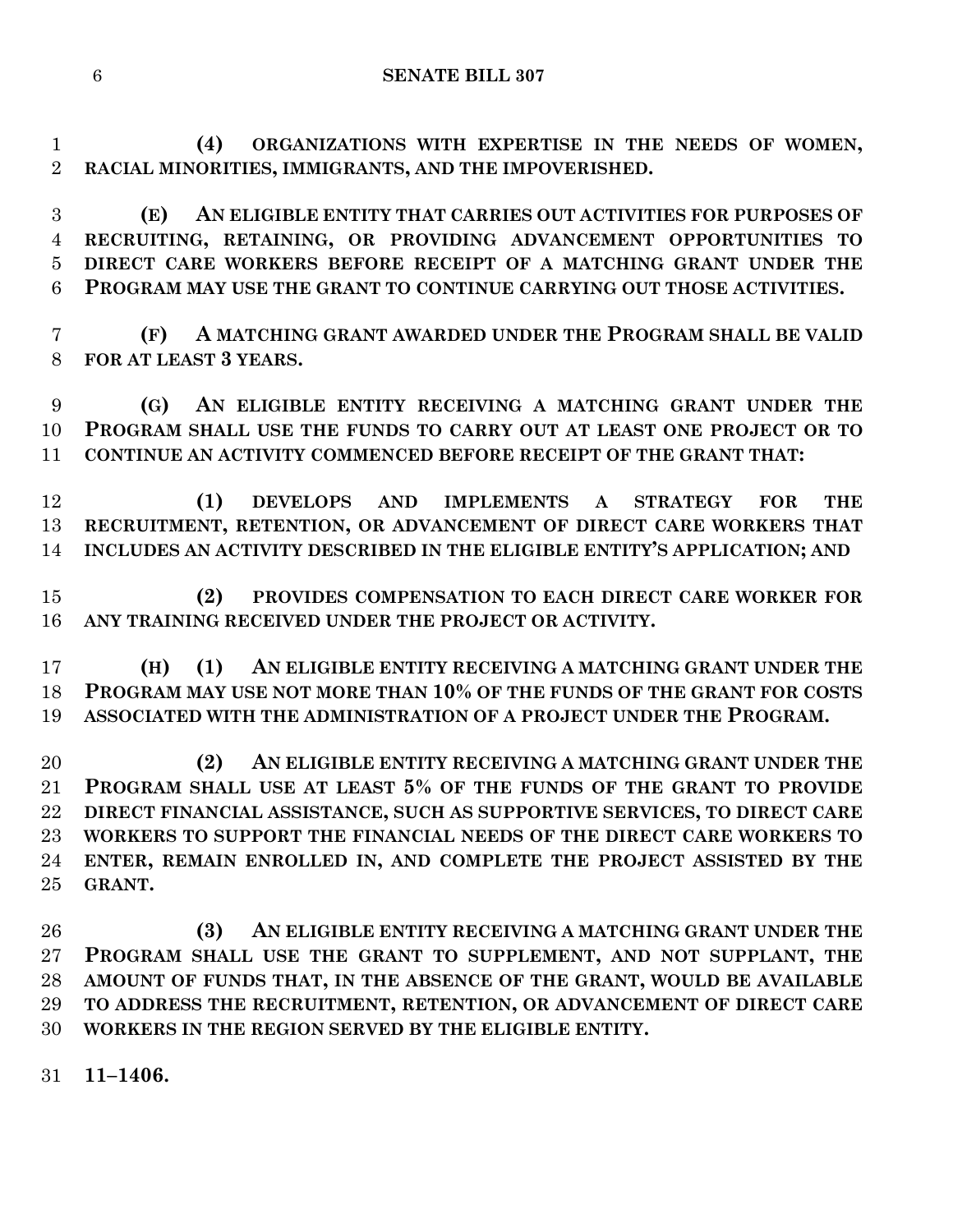**(A) FOR EACH FISCAL YEAR, THE GOVERNOR SHALL INCLUDE IN THE ANNUAL BUDGET BILL AN APPROPRIATION OF AT LEAST \$250,000 FOR THE PROGRAM.**

 **(B) APPROPRIATIONS AND EXPENDITURES MADE FOR THE PURPOSE OF IMPLEMENTING THE PROGRAM, INCLUDING THE USE OF ANY FUNDS RECEIVED BY A PERSON UNDER ANY COMPONENT OF THE PROGRAM, ARE SUBJECT TO AUDIT BY THE OFFICE OF LEGISLATIVE AUDITS AS PROVIDED IN § 2–1220 OF THE STATE GOVERNMENT ARTICLE.**

**11–1407.**

 **ON OR BEFORE DECEMBER 1 EACH YEAR, BEGINNING IN 2022, THE DIVISION SHALL REPORT TO THE SENATE FINANCE COMMITTEE AND THE HOUSE HEALTH AND GOVERNMENT OPERATIONS COMMITTEE, IN ACCORDANCE WITH § 2–1257 OF THE STATE GOVERNMENT ARTICLE, ON:**

 **(1) THE NUMBER OF INDIVIDUALS SERVED BY EACH PROJECT OR ACTIVITY ASSISTED BY A MATCHING GRANT UNDER THE PROGRAM, INCLUDING:**

 **(I) THE NUMBER OF INDIVIDUALS RECRUITED TO BE EMPLOYED AS DIRECT CARE WORKERS; AND**

 **(II) THE NUMBER OF INDIVIDUALS WHO ATTAINED EMPLOYMENT AS DIRECT CARE WORKERS;**

 **(2) THE NUMBER OF INDIVIDUALS OR FAMILIES ASSISTED BY DIRECT CARE WORKERS UNDER THE PROGRAM;**

 **(3) SERVICES, BENEFITS, OR SUPPORT PROVIDED TO ASSIST IN THE RECRUITMENT, RETENTION, OR ADVANCEMENT OF DIRECT CARE WORKERS, THE NUMBER OF INDIVIDUALS WHO ACCESSED THE SERVICES, BENEFITS, OR SUPPORT, AND THE IMPACT OF THE SERVICES, BENEFITS, AND SUPPORT;**

 **(4) HOW EACH PROJECT ASSESSED THE SATISFACTION OF THE DIRECT CARE WORKERS ASSISTED BY THE PROJECT, INDIVIDUALS RECEIVING SERVICES DELIVERED BY THE DIRECT CARE WORKERS, AND EMPLOYERS OF THE DIRECT CARE WORKERS;**

 **(5) THE PERFORMANCE OF EACH ELIGIBLE ENTITY RECEIVING A GRANT UNDER THE PROGRAM WITH RESPECT TO THE INDICATORS OF PERFORMANCE ON UNSUBSIDIZED EMPLOYMENT, MEDIAN EARNINGS, CREDENTIAL ATTAINMENT, MEASURABLE SKILL GAINS, AND EMPLOYER SATISFACTION; AND**